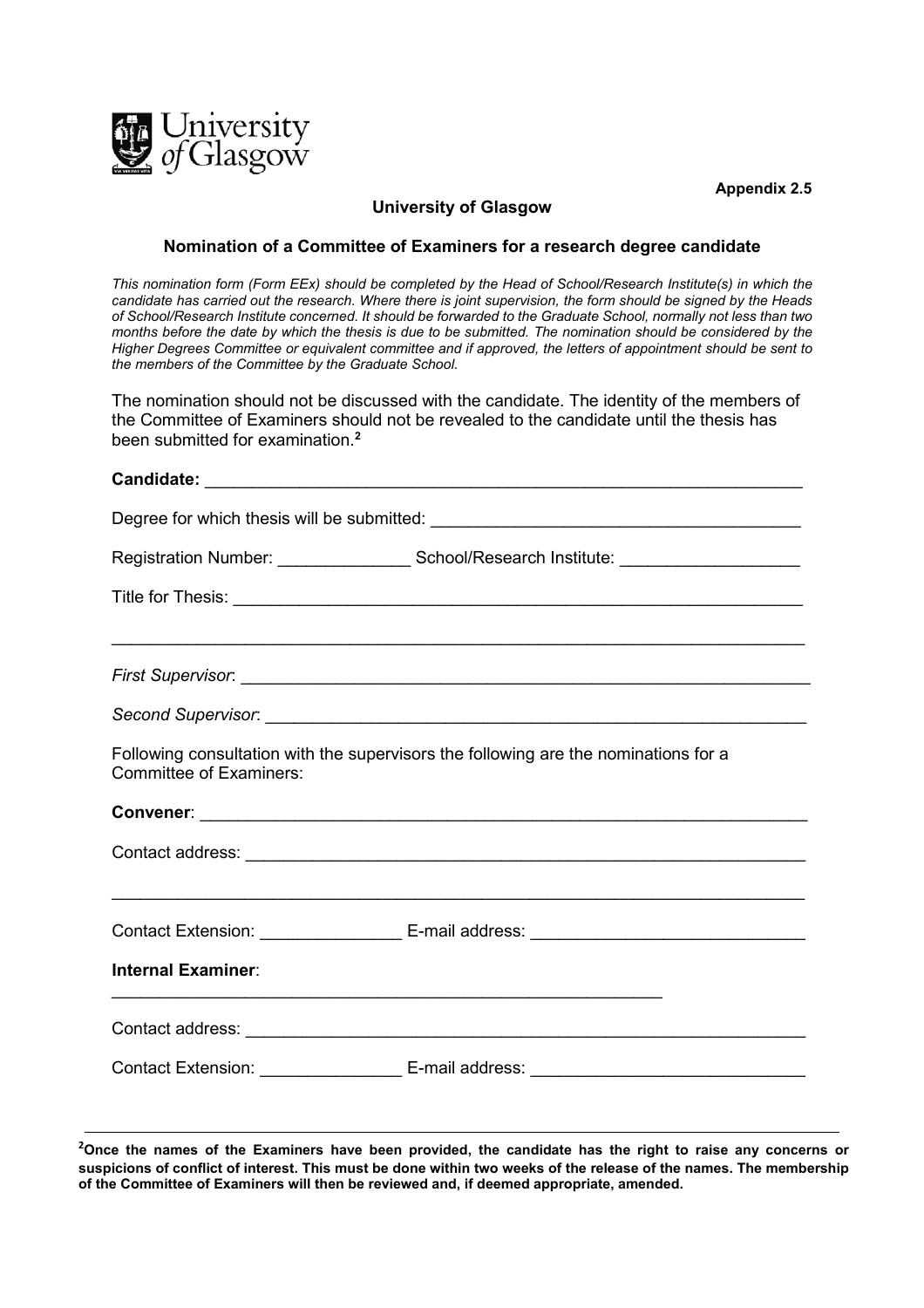## **Second Internal Examiner (Where required***):*

*\_\_\_\_\_\_\_\_\_\_\_\_\_\_\_\_\_\_\_\_\_\_\_\_\_\_\_\_\_\_\_\_\_\_\_\_*

| <b>Particulars of the nominated External Examiner</b>                                                                |  |
|----------------------------------------------------------------------------------------------------------------------|--|
| Title and full name:                                                                                                 |  |
|                                                                                                                      |  |
| Academic Qualifications: Academic Qualifications: Academic Qualifications: Academic Qualifications:                  |  |
|                                                                                                                      |  |
|                                                                                                                      |  |
|                                                                                                                      |  |
| <u> 1990 - 1990 - 1990 - 1990 - 1990 - 1990 - 1990 - 1990 - 1990 - 1990 - 1990 - 1990 - 1990 - 1990 - 1990 - 199</u> |  |
|                                                                                                                      |  |
|                                                                                                                      |  |
| if an academic post, please<br>e.g. Reader in English Literature                                                     |  |
| Reserve or Second External Examiner (please delete as appropriate)                                                   |  |
| Title and full name:                                                                                                 |  |
|                                                                                                                      |  |
|                                                                                                                      |  |
|                                                                                                                      |  |
|                                                                                                                      |  |
|                                                                                                                      |  |
|                                                                                                                      |  |
|                                                                                                                      |  |
|                                                                                                                      |  |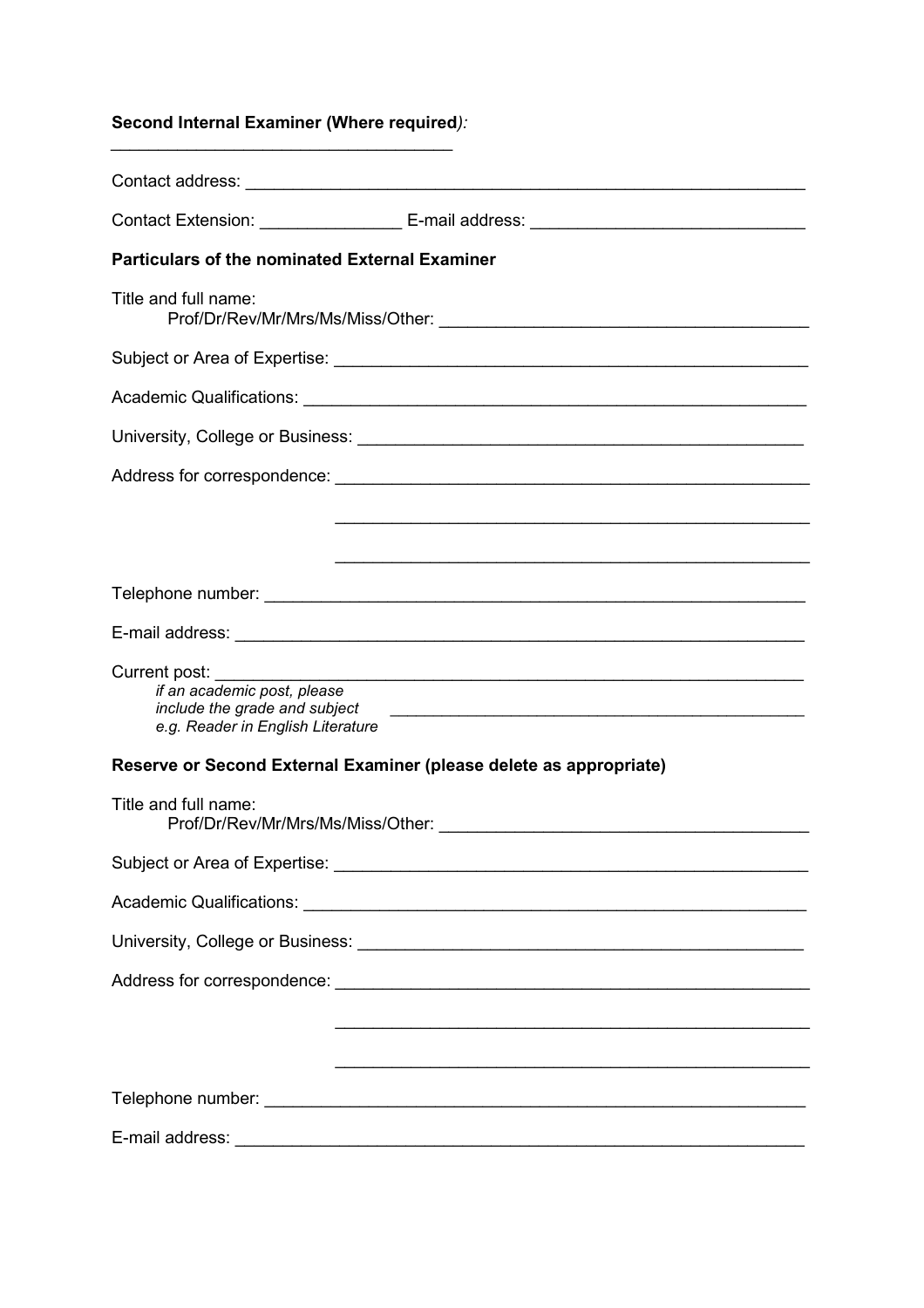| Current post:                     |  |
|-----------------------------------|--|
| if an academic post, please       |  |
| include the grade and subject     |  |
| e.g. Reader in English Literature |  |

- 1. Has any member of the Committee been involved in the direct supervision of the candidate? Direct supervision is defined as responsibility for the day to day management of the research project.
- 2. Has any member of the Committee been a second supervisor or held responsibility for monitoring the progress of the candidate during the research period? YES/NO

If the answer is in the affirmative, please state the extent of the involvement and confirm that in the opinion of the individual/s making the nomination, the impartiality of the nominees/s has not been compromised. Please confirm that the Dean of Graduate Studies has approved this nomination.

3. Has the nominated External Examiner held an academic appointment in the University of Glasgow during the previous five years? YES/NO

\_\_\_\_\_\_\_\_\_\_\_\_\_\_\_\_\_\_\_\_\_\_\_\_\_\_\_\_\_\_\_\_\_\_\_\_\_\_\_\_\_\_\_\_\_\_\_\_\_\_\_\_\_\_\_\_\_\_\_\_\_\_\_\_\_\_\_\_\_\_\_\_\_

If the answer is in the affirmative, please state why the nominee is considered to be the most appropriate External Examiner for this candidate. Please confirm that the Dean of Graduate Studies has approved this nomination.

4. Has the nominated External Examiner worked in collaboration either with the supervisor of the candidate or with the research group in which the candidate was working? The contract of the contract of the contract of the contract of the contract of the contract of the contract of the contract of the contract of the contract of the contract of the contract of the contract of the c

\_\_\_\_\_\_\_\_\_\_\_\_\_\_\_\_\_\_\_\_\_\_\_\_\_\_\_\_\_\_\_\_\_\_\_\_\_\_\_\_\_\_\_\_\_\_\_\_\_\_\_\_\_\_\_\_\_\_\_\_\_\_\_\_\_\_\_\_\_\_\_\_\_

If the answer is in the affirmative, please state why the nominee is considered to be the most appropriate External Examiner for this candidate. Please confirm that the Dean of Graduate Studies has approved this nomination.

5. Does one or more member(s) of the nominated Committee hold the qualification for which the candidate is being examined?  $YES/NO$ 

\_\_\_\_\_\_\_\_\_\_\_\_\_\_\_\_\_\_\_\_\_\_\_\_\_\_\_\_\_\_\_\_\_\_\_\_\_\_\_\_\_\_\_\_\_\_\_\_\_\_\_\_\_\_\_\_\_\_\_\_\_\_\_\_\_\_\_\_\_\_\_\_\_

6. Does one or more member(s) of the nominated Committee have experience at examining for the qualification which the candidate is seeking? YES/NO

## *The nomination must be signed by the Head of School/Research Institute*

Nominating Head(s) of School/Research Institute:

| School/Research Institute: Name: | Signature: | Date |
|----------------------------------|------------|------|
|                                  |            |      |

\_\_\_\_\_\_\_\_\_\_\_\_\_\_\_\_\_\_\_\_\_ \_\_\_\_\_\_\_\_\_\_\_\_\_\_\_\_ \_\_\_\_\_\_\_\_\_\_\_\_\_\_\_\_\_\_\_\_ \_\_\_\_\_\_\_\_\_